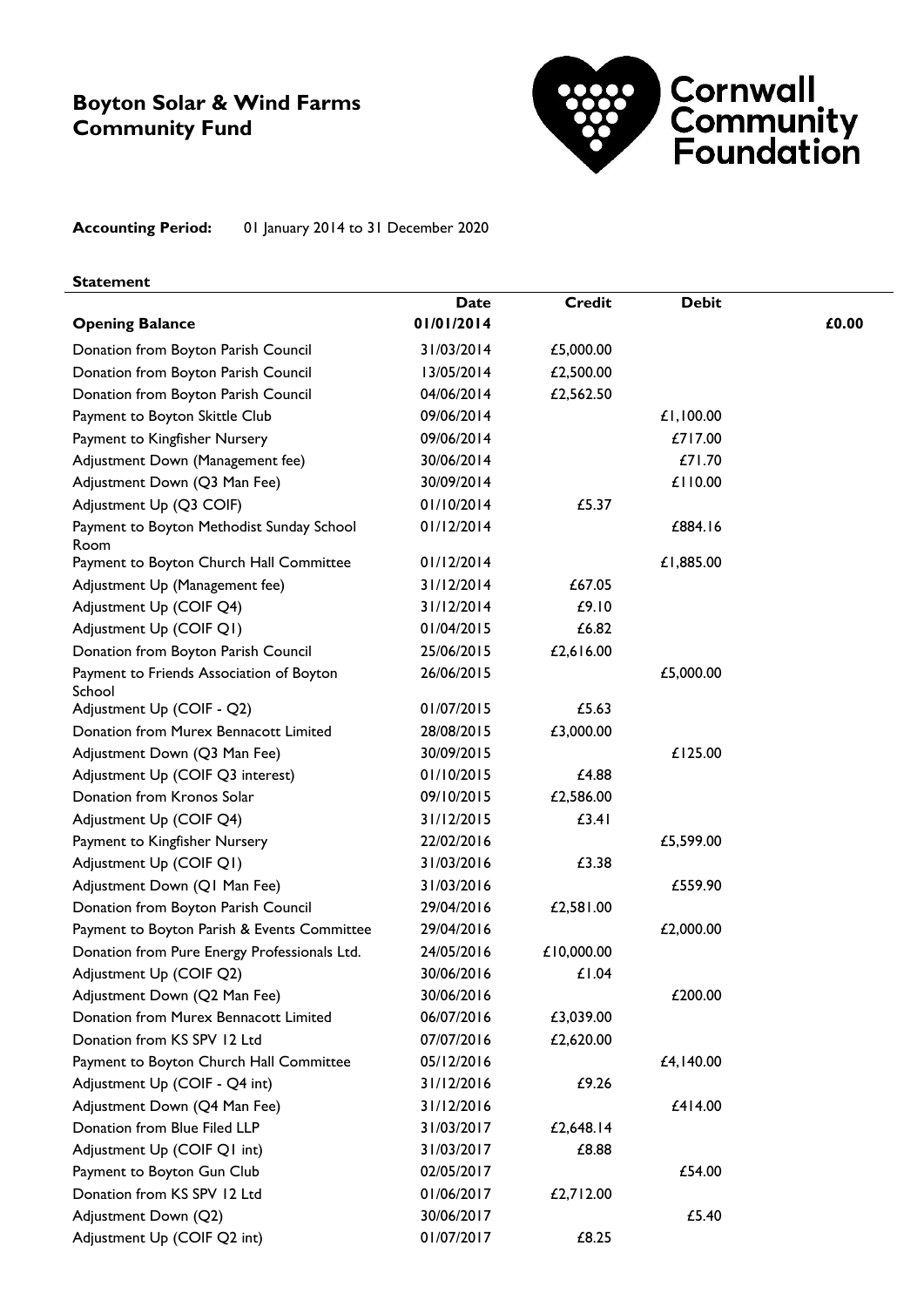| <b>TOTAL</b>                                   |                                                                                                                                                                                                                                                   |                                                                                                              | £28,457.63                                                      |
|------------------------------------------------|---------------------------------------------------------------------------------------------------------------------------------------------------------------------------------------------------------------------------------------------------|--------------------------------------------------------------------------------------------------------------|-----------------------------------------------------------------|
|                                                |                                                                                                                                                                                                                                                   |                                                                                                              |                                                                 |
|                                                |                                                                                                                                                                                                                                                   |                                                                                                              |                                                                 |
| Donation from Murex Bennacott Limited          |                                                                                                                                                                                                                                                   |                                                                                                              |                                                                 |
|                                                |                                                                                                                                                                                                                                                   |                                                                                                              |                                                                 |
| Adjustment Up (COIF Q2)                        | 01/07/2020                                                                                                                                                                                                                                        | £21.74                                                                                                       |                                                                 |
| Donation from KS SPV 12 Ltd                    | 30/06/2020                                                                                                                                                                                                                                        | £2,947.00                                                                                                    |                                                                 |
| Adjustment Up (COIF Q1)                        | 01/04/2020                                                                                                                                                                                                                                        | £38.46                                                                                                       |                                                                 |
| Adjustment Up (COIF Q4)                        | 31/12/2019                                                                                                                                                                                                                                        | £38.03                                                                                                       |                                                                 |
| Adjustment Up (COIF Q3)                        | 30/09/2019                                                                                                                                                                                                                                        | £25.64                                                                                                       |                                                                 |
| Donation from Murex Bennacott Limited          | 20/09/2019                                                                                                                                                                                                                                        | £3,297.27                                                                                                    |                                                                 |
| Donation from KS SPV 12 Ltd                    | 02/09/2019                                                                                                                                                                                                                                        | £2,903.00                                                                                                    |                                                                 |
| Adjustment Down (Q2)                           | 30/06/2019                                                                                                                                                                                                                                        |                                                                                                              | $£$   $ 0.16$                                                   |
| Adjustment Up (COIF Q2)                        | 30/06/2019                                                                                                                                                                                                                                        | £26.61                                                                                                       |                                                                 |
| Donation from Murex Bennacott Limited          | 17/05/2019                                                                                                                                                                                                                                        | £3,096.00                                                                                                    |                                                                 |
| Payment to Boyton PCC Church Hall<br>Committee | 16/05/2019                                                                                                                                                                                                                                        |                                                                                                              | £1,101.60                                                       |
| Donation from Bluefield Services               | 15/04/2019                                                                                                                                                                                                                                        | £2,878.36                                                                                                    |                                                                 |
| Adjustment Up (Q1 COIF)                        | 01/04/2019                                                                                                                                                                                                                                        | £16.61                                                                                                       |                                                                 |
| Adjustment Up (COIF Q4)                        | 31/12/2018                                                                                                                                                                                                                                        | £22.31                                                                                                       |                                                                 |
| Adjustment Up (COIF Q3)                        | 01/10/2018                                                                                                                                                                                                                                        | £21.56                                                                                                       |                                                                 |
| Donation from KS SPV 12 Ltd                    | 06/07/2018                                                                                                                                                                                                                                        | £2,805.00                                                                                                    |                                                                 |
| Adjustment Up (COIF Q2)                        | 01/07/2018                                                                                                                                                                                                                                        | £16.42                                                                                                       |                                                                 |
| Adjustment Down (Q2)                           | 30/06/2018                                                                                                                                                                                                                                        |                                                                                                              | £210.00                                                         |
| Payment to Boyton Methodist Church             | 09/05/2018                                                                                                                                                                                                                                        |                                                                                                              | £2,100.00                                                       |
| Adjustment Up (Q1 COIF)                        | 01/04/2018                                                                                                                                                                                                                                        | £12.60                                                                                                       |                                                                 |
| Donation from Blue Filed LLP                   | 20/03/2018                                                                                                                                                                                                                                        | £2,752.86                                                                                                    |                                                                 |
| Adjustment Down (Q4 Man Fee)                   | 31/12/2017                                                                                                                                                                                                                                        |                                                                                                              | £178.50                                                         |
| Adjustment Up (COIF Q4)                        | 31/12/2017                                                                                                                                                                                                                                        | £8.78                                                                                                        |                                                                 |
| Donation from Murex Bennacott Limited          | 10/11/2017                                                                                                                                                                                                                                        | £3,108.00                                                                                                    |                                                                 |
|                                                |                                                                                                                                                                                                                                                   |                                                                                                              | £1,785.00                                                       |
|                                                |                                                                                                                                                                                                                                                   |                                                                                                              | £9.75                                                           |
|                                                |                                                                                                                                                                                                                                                   |                                                                                                              |                                                                 |
|                                                |                                                                                                                                                                                                                                                   |                                                                                                              | £97.46                                                          |
| Committee                                      |                                                                                                                                                                                                                                                   |                                                                                                              |                                                                 |
| Returned Payment from Boyton Church Hall       | 26/07/2017                                                                                                                                                                                                                                        | £1,224.00                                                                                                    |                                                                 |
|                                                | Payment to Boyton Church Hall Committee<br>Adjustment Up (COIF Q3 Int)<br>Adjustment Down (Q3)<br>Payment to Boyton PCC Church Hall<br>Committee<br>Adjustment Up (COIF Q3)<br><b>Donation from Bluefield Services</b><br>Adjustment Up (COIF Q4) | 18/09/2017<br>30/09/2017<br>30/09/2017<br>07/11/2017<br>30/09/2020<br>27/11/2020<br>27/11/2020<br>31/12/2020 | £7.68<br>£7.83<br>£3,350.80<br>£2,955.66<br>£0.91<br>£73,580.84 |

**Balance available for grant making <b>E45,123.21 £45,123.21**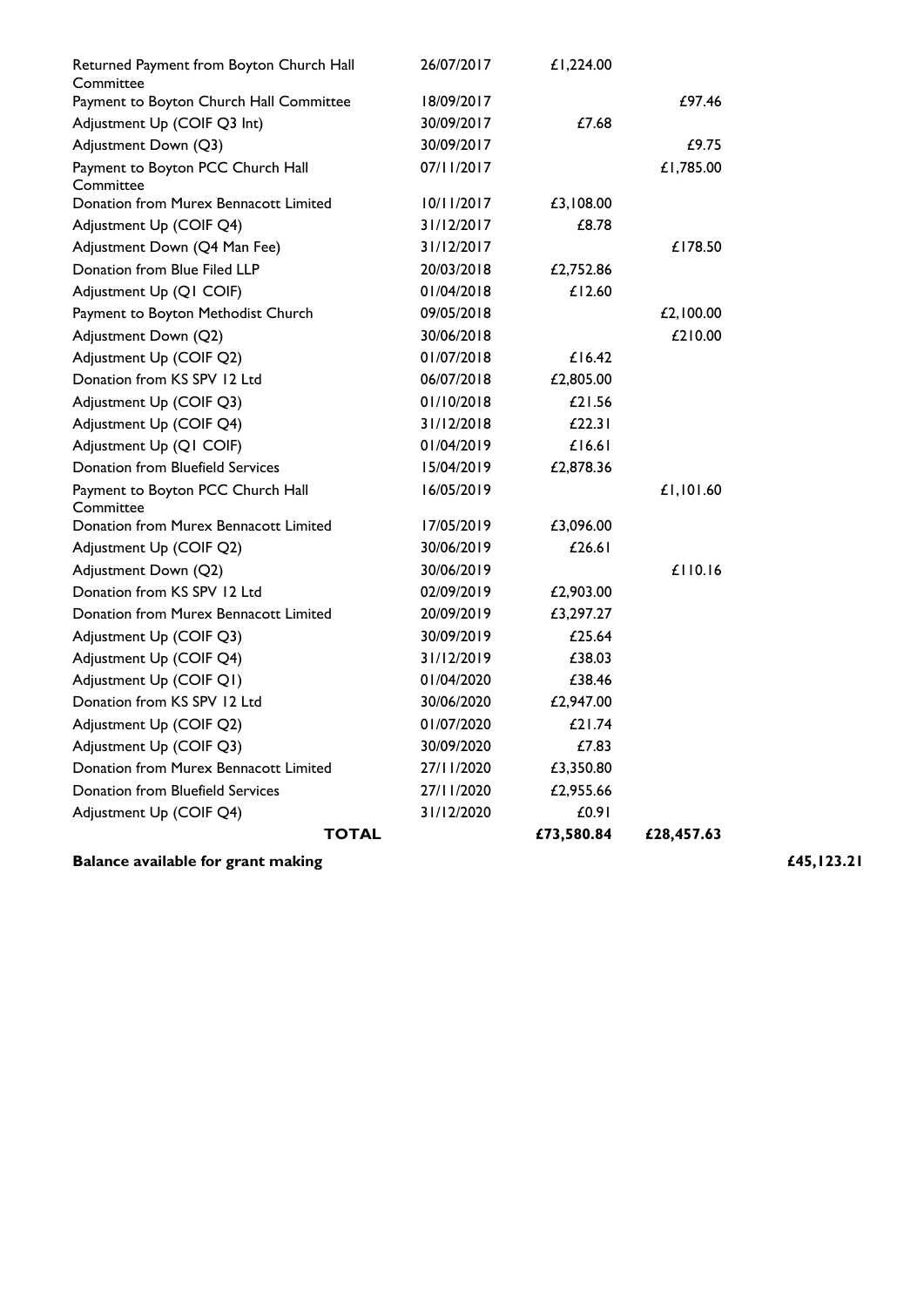# **Boyton Solar & Wind Farms Community Fund**

## **Statement of Grant Payments**

#### **01 January 2000 to 14 April 2021**

| <b>Date</b><br>09/06/2014 | Applicant<br><b>Boyton Skittle Club</b> | <b>Amount</b><br>£1,100.00 | <b>Note</b><br>They request a new skittle alley to<br>replace old one which is 30+ years old<br>and damaged and has woodworm. New<br>balls and skittles are also required.                                                                                                                                                                                                                                                                                                                                                                                                                                                   |
|---------------------------|-----------------------------------------|----------------------------|------------------------------------------------------------------------------------------------------------------------------------------------------------------------------------------------------------------------------------------------------------------------------------------------------------------------------------------------------------------------------------------------------------------------------------------------------------------------------------------------------------------------------------------------------------------------------------------------------------------------------|
| 09/06/2014                | Kingfisher Nursery                      | £717.00                    | Kingfisher Nursery is a small committee-<br>run Pre-School. They offer an inclusive<br>pre-school provision for the children of<br>Boyton Parish and surrounding area,<br>aged between 2 and 5 years, where they<br>can grow and learn in a nurturing, safe<br>and secure environment. The children<br>are able to access a wide range of<br>activities in both the inside and outside<br>areas, with the emphasis on learning<br>through child-initiated play in line with<br>Early Years Foundation Stage.                                                                                                                 |
|                           |                                         |                            | The current playhouse was erected in<br>2005; it has now become unsafe with a<br>rotting floor and no window panes<br>remaining. They therefore would like<br>funding to replace the current unsuitable<br>playhouse.                                                                                                                                                                                                                                                                                                                                                                                                        |
|                           |                                         |                            | They aim to provide an enabling<br>environment, both inside and out, in<br>which the children of Kingfisher Nursery<br>can learn and develop. Under the Early<br>Years Foundation Stage they have a duty<br>to ensure their premises are fit for<br>purpose with resources/equipment being<br>safe and clean - of which the currenrt<br>playhouse is not.                                                                                                                                                                                                                                                                    |
| 01/12/2014                | Boyton Methodist Sunday<br>School Room  | £884.16                    | Boyton Methodist Church Sunday Room<br>is used by members of the local<br>community on a regular basis. There is a<br>fortnightly coffee morning which is<br>widely supported (average attendance<br>25) and the W.I, Gardening Club and<br>Countrysiders also use the facilities. The<br>premises are used to hold Parish events<br>such as the annual Christian Aid Coffee<br>Morning, bi-annual Parish Carol Service,<br>and Boyton School uses the premises to<br>present their annual production. At the<br>recent Church Council meeting the<br>members decided they would like to<br>enhance their provision further. |
|                           |                                         |                            | They wish to provide an additional<br>service to those organisations which use<br>the premises in the form of a laptop,<br>projector and speakers - there is already<br>a screen in place. This would be<br>permanently available for use.                                                                                                                                                                                                                                                                                                                                                                                   |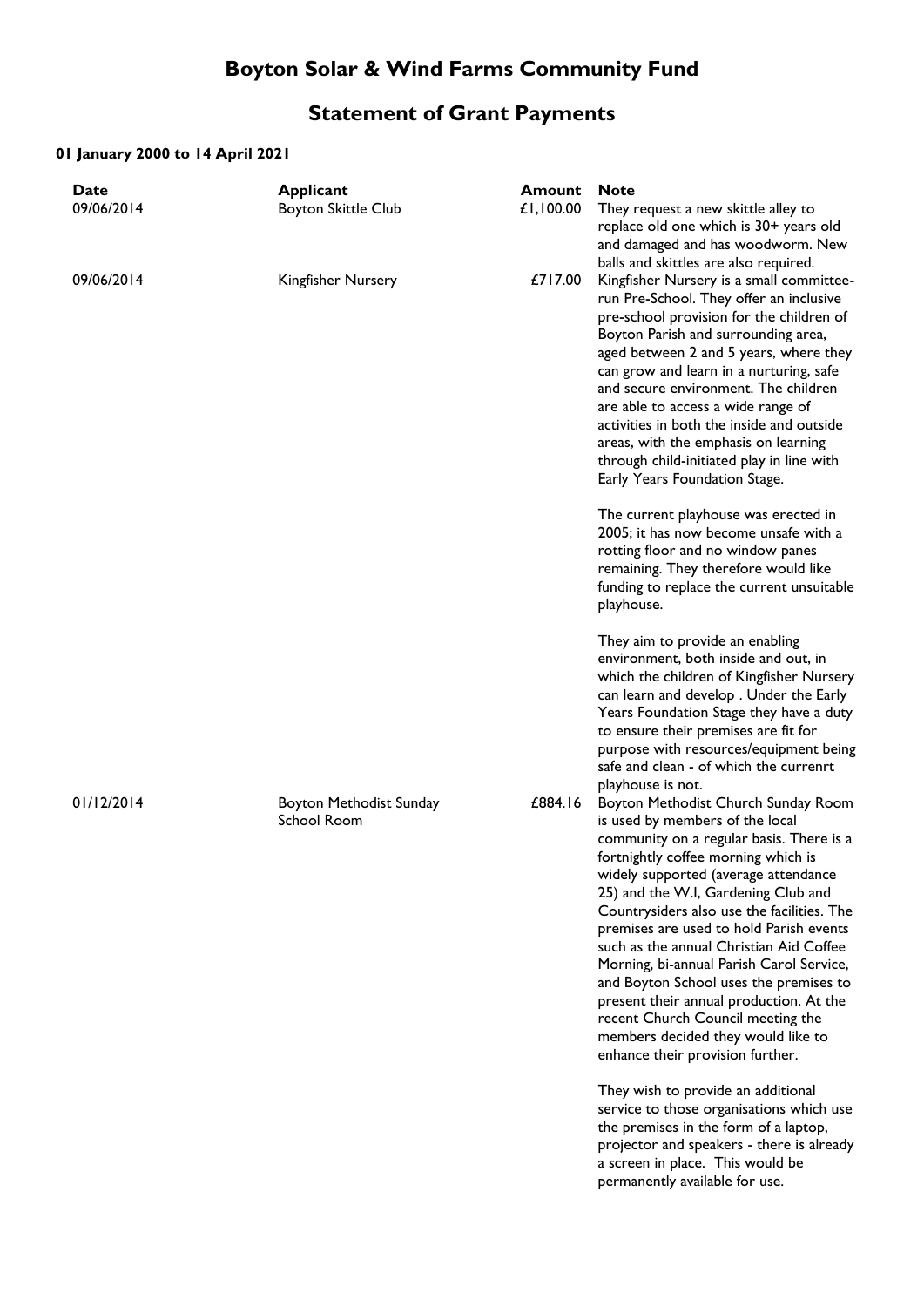| 01/12/2014 | Boyton Church Hall<br>Committee                | £1,885.00 | To replace the existing seats and update<br>the image of the hall and give a more<br>friendly, warming atmosphere together<br>with a more modern outlook to events<br>held in the hall. It was agreed by the<br>Committee that the chairs should be<br>replace with a uniform seating<br>arrangement. They would like to<br>purchase a range of multi stacking chairs<br>with substantially improved cushion base<br>together with a high back for increased<br>comfort and also include chairs with<br>arms for support to cater for elderly<br>residents who experience difficulty<br>arising from sitting posture.                                                                                                                                                  |
|------------|------------------------------------------------|-----------|------------------------------------------------------------------------------------------------------------------------------------------------------------------------------------------------------------------------------------------------------------------------------------------------------------------------------------------------------------------------------------------------------------------------------------------------------------------------------------------------------------------------------------------------------------------------------------------------------------------------------------------------------------------------------------------------------------------------------------------------------------------------|
| 26/06/2015 | Friends Association of<br><b>Boyton School</b> | £5,000.00 | They are wishing to install an all weather<br>school stage with covered sandpit. Aside<br>from providing children with a shaded<br>area in the summer and a covered area<br>during raining months, the multi-purpose<br>stage can be used for school<br>performances also. The addition of the<br>covered sandpit underneath enables the<br>school to meet learning objectives for<br>Keystage 1.                                                                                                                                                                                                                                                                                                                                                                      |
| 22/02/2016 | Kingfisher Nursery                             | £5,599.00 | This organisation is a pre-school<br>providing sessional care for 2-5 year olds<br>in the grounds of Boyton Primary School.<br>The pre-school is currently registered<br>for 20 children with 11 place still<br>currently available.                                                                                                                                                                                                                                                                                                                                                                                                                                                                                                                                   |
|            |                                                |           | They are seeking financial support to<br>assist them over a difficult spell, with a<br>low number of children. At present the<br>income received just covers their<br>outgoings. A very restricted budget has<br>been set for 2016 with reductions made<br>to accommodate the low income as well<br>as fundraising activities. In previous years<br>headcount has been low at the beginning<br>of the year but typically this increased<br>throughout the academic year. However<br>they have experienced consistent low<br>numbers over the last 18 months leaving<br>very limited reserves. The limited<br>reserves available is restricted to cover<br>any unforeseen costs such as emergency<br>building repair or redundancy pay should<br>this become necessary. |
| 29/04/2016 | Boyton Parish & Events<br>Committee            | £2,000.00 | This organisations aims to plan and<br>organise public events on behalf of the<br>local community.                                                                                                                                                                                                                                                                                                                                                                                                                                                                                                                                                                                                                                                                     |
|            |                                                |           | With the Queens Birthday Celebrations<br>this year the Events Committee felt it<br>would be appropriate to hold a day full<br>of activities for the young people of the<br>village to include a sorts day and a bring<br>and share family tea party. A free evening<br>event will also be held to all those wish<br>to attend.                                                                                                                                                                                                                                                                                                                                                                                                                                         |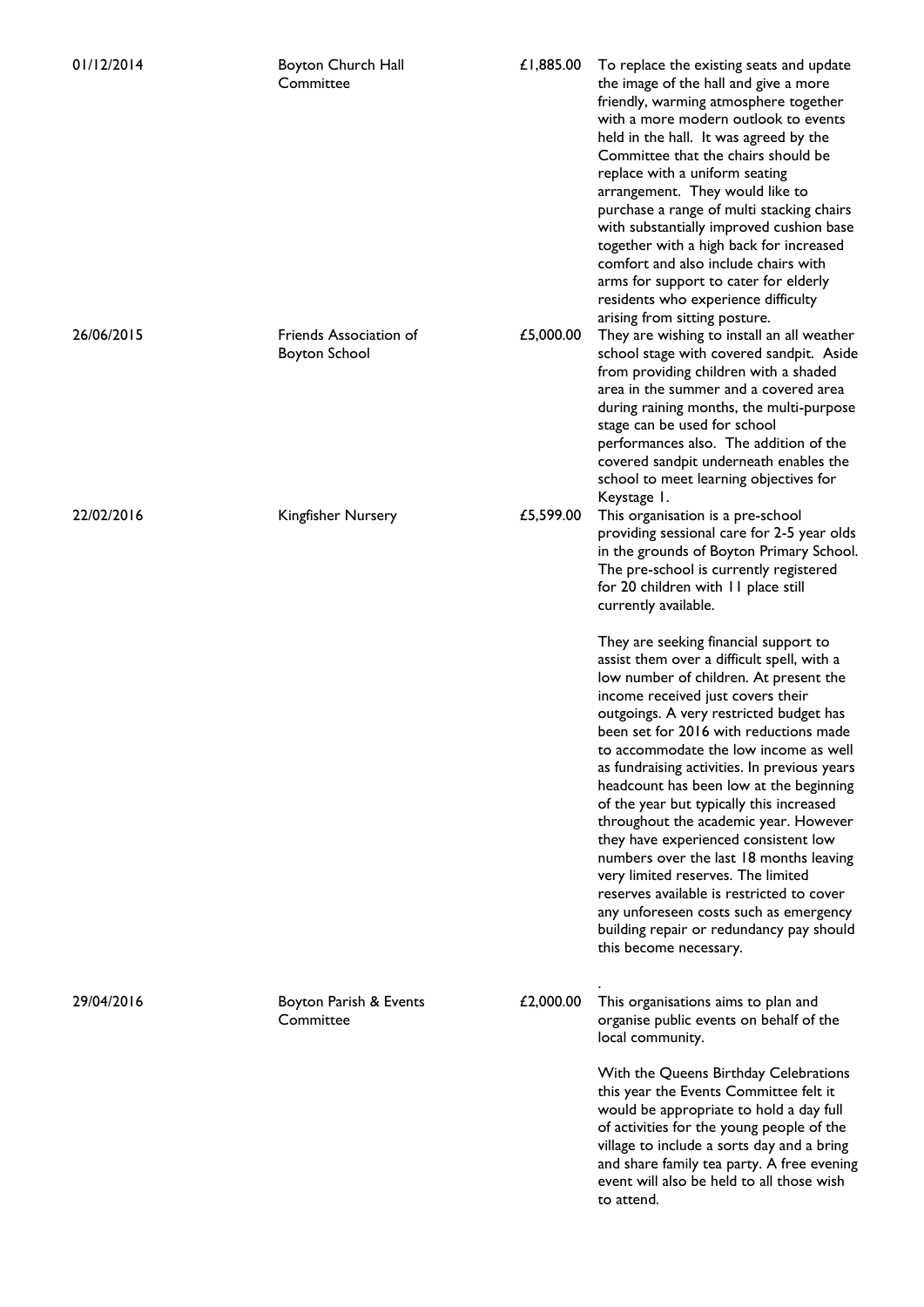| 05/12/2016 | Boyton Church Hall<br>Committee | £4,140.00 | catering for all of the local community.<br>They wish to hold a sports tournament<br>in the afternoon followed by a hog roast<br>and public dance in the evening.<br>Admission will be by application for a<br>free ticket. This limiting the number to<br>those that can be accommodated in the<br>marquee.<br>The project involves the purchase and<br>installation of a defibrillator in the centre<br>of the village. A presentation was made            |
|------------|---------------------------------|-----------|--------------------------------------------------------------------------------------------------------------------------------------------------------------------------------------------------------------------------------------------------------------------------------------------------------------------------------------------------------------------------------------------------------------------------------------------------------------|
|            |                                 |           | to the Parish Council last year which<br>they were all in favour of the project but<br>was not in the position to take it<br>forward. After recent conversations<br>raised at a Council meeting the Hall<br>Committee agreed to seek funding on<br>behalf of the whole community.                                                                                                                                                                            |
|            |                                 |           | It is anticipated that the defibrillator will<br>be installed either on the wall of the<br>toilets or on the wall of the Methodist<br>Chapel.                                                                                                                                                                                                                                                                                                                |
|            |                                 |           | The defibrillator is a compact lightweight<br>unit designed specifically for use in the<br>most inclement conditions. It is easy to<br>operate, providing visual and oral<br>prompts (including CPR monitoring)<br>guiding the user through the CPR<br>process. It has a 10-year warranty.<br>Anyone can use the system but, before<br>they do so, they have to call 999 and<br>speak to the Ambulance Service who<br>then guide them through the procedure. |
| 02/05/2017 | <b>Boyton Gun Club</b>          | £54.00    | The project is to organise the Alexander<br>Cup Clay Pigeon Shoot competition in<br>August 2017 in the parish of Boyton and<br>to provide trophies to the winning team<br>members. The hosting of this annual<br>event is rotated annually around the<br>seven competing parishes.                                                                                                                                                                           |
|            |                                 |           | High View Clay Shoot, Beardon, Boyton<br>has kindly offered to provide the venue<br>for the event at no charge but Boyton<br>Gun Club has to provide six trophies to<br>present to the individual members of the<br>winning team to keep as the Alexander<br>Cup is perpetual cup and has to be<br>returned to be awarded to the winners<br>of the following year's event.                                                                                   |
| 18/09/2017 | Boyton Church Hall<br>Committee | £97.46    | The project involves the installation of a<br>defibrillator in the centre of the village. A<br>presentation was made to the Parish<br>Council last year which they were all in<br>favour of the project but was not in the<br>position to take it forward. After recent<br>conversations raised at a Council<br>meeting the Hall Committee agreed to<br>seek funding on behalf of the whole<br>community.                                                    |
|            |                                 |           | It is anticipated that the defibrillator will<br>be installed either on the wall of the                                                                                                                                                                                                                                                                                                                                                                      |